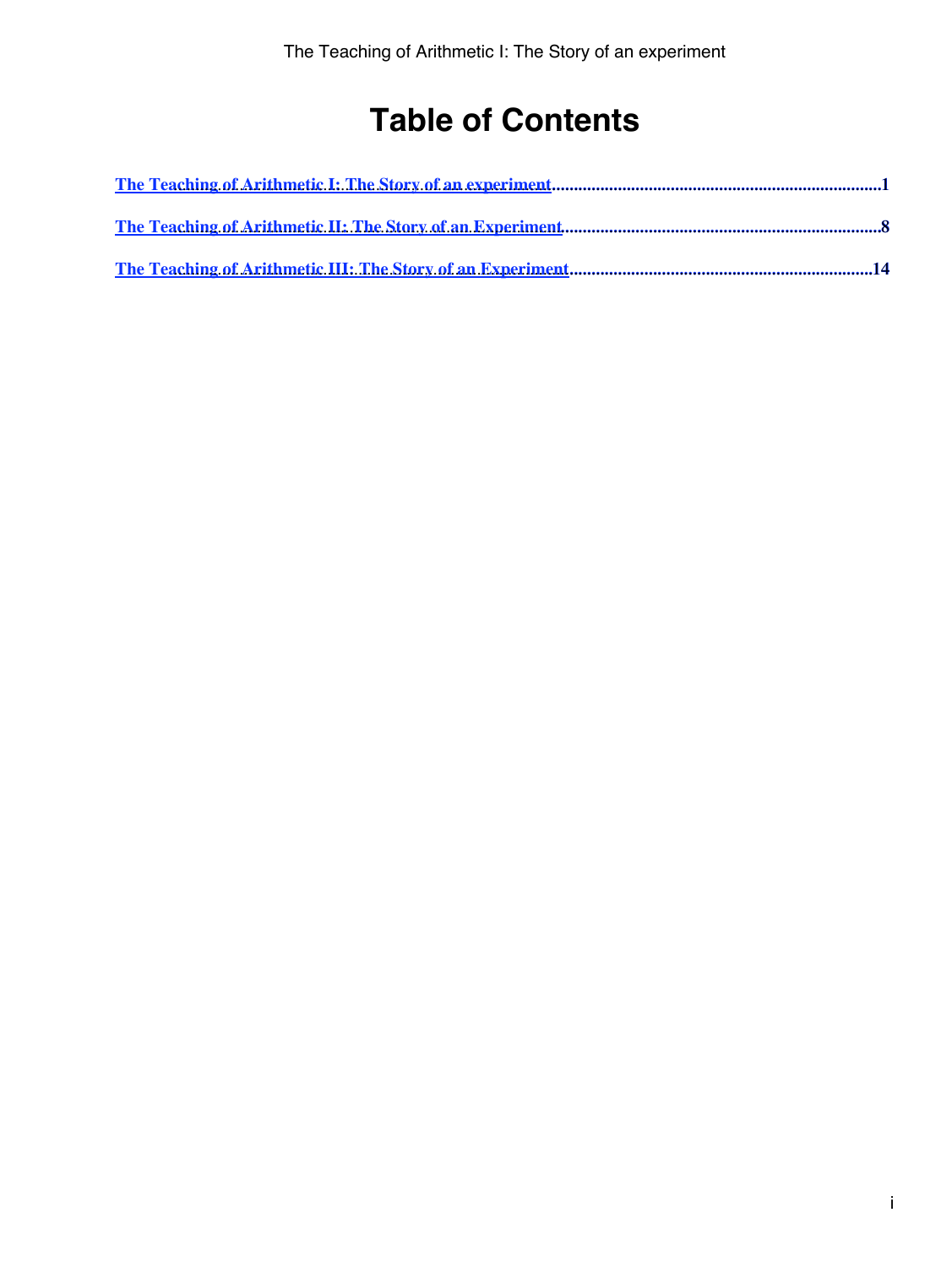#### <span id="page-1-0"></span>L. P. Benezet Superintendent of Schools, Manchester, New Hampshire

Originally published in the *Journal of the National Education Association*, Volume 24, Number 8, November 1935, pp. 241−244

In the spring of 1929 the late Frank D. Boynton, superintendent of schools at Ithaca, New York, and president of the Department of Superintendence, sent to a number of his friends and brother superintendents an article on a modern public−school program. His thesis was that we are constantly being asked to add new subjects to the curriculum [safety instruction, health instruction, thrift instruction, and the like], but that no one ever suggests that we eliminate anything. His paper closed with a challenge which seemed to say, "I defy you to show me how we can cut out any of this material." One thinks, of course, of McAndrew's famous simile that the American elementary school curriculum is like the attic of the Jones' house. The Joneses moved into this house fifty years ago and have never thrown anything away.

I waited a month and then I wrote Boynton an eight−page letter, telling him what, in my opinion, could be eliminated from our present curriculum. I quote two paragraphs:

In the first place, it seems to me that we waste much time in the elementary schools, wrestling with stuff that ought to be omitted or postponed until the children are in need of studying it. If I had my way, I would omit arithmetic from the first six grades. I would allow the children to practise making change with imitation money, if you wish, but outside of making change, where does an eleven−year−old child ever have to use arithmetic?

I feel that it is all nonsense to take eight years to get children thru the ordinary arithmetic assignment of the elementary schools. What possible needs has a ten−year−old child for a knowledge of long division? The whole subject of arithmetic could be postponed until the seventh year of school, and it could be mastered in two years' study by any normal child.

Having written the letter, I decided that if this was my real belief, then I was falling down on the job if I failed to put it into practise. At this time I had been superintendent in Manchester for five years, and I had already been greatly criticized because I had dropped practically all of the arithmetic out of the curriculum for the first two grades and the lower half of the third. In 1924 the enrollment in the first grade was 20 percent greater than the enrollment in the second, because, roughly, one−fifth of the children could not meet the arithmetic requirements for promotion into the second grade and so were forced to repeat the year. By 1929 the enrollment of the first grade was no greater than that of the third.

Meanwhile, I was distressed at the inability of the average child in our grades to use the English language. If the children had original ideas, they were very helpless about translating them into English which could be understood. I went into a certain eighth−grade room one day and was accompanied by a stenographer who took down, verbatim, the answers given me by the children. I was trying to get the children to tell me, in their own words, that if you have two fractions with the same numerator, the one with the smaller denominator is the larger. I quote typical answers.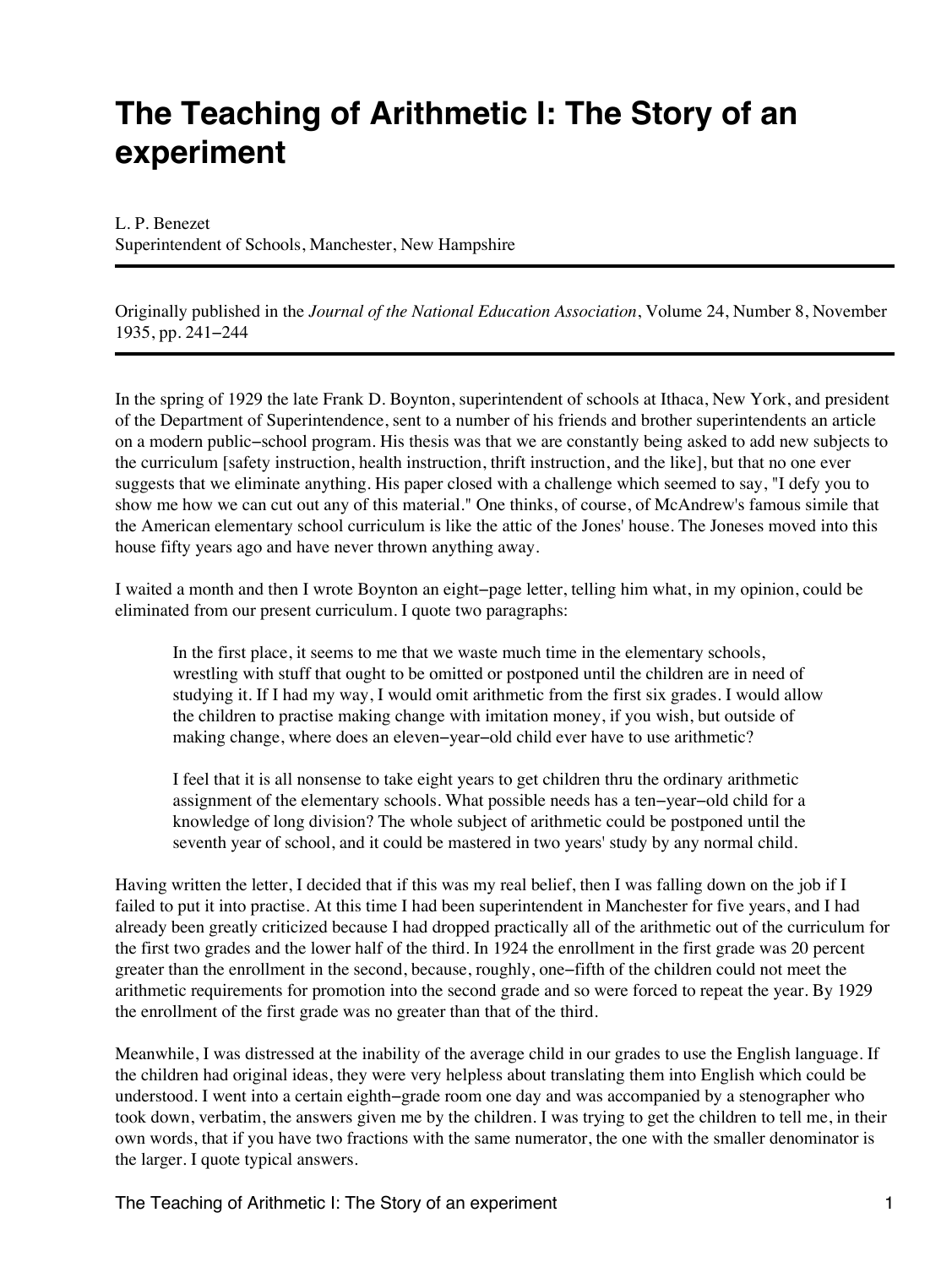- "The smaller number in fractions is always the largest."
- "If the numerators are both the same, and the denominators one is smaller than the one, the one that is the smaller is the larger."
- <span id="page-2-0"></span>• "If you had one thing and cut it into pieces the smaller piece will be the bigger. I mean the one you could cut the least pieces in would be the bigger pieces."
- "The denominator that is smallest is the largest."
- "If both numerators are the same number, the smaller denominator is the largest − the larger − of the two."
- "If you have two fractions and one fraction has the smallest number at the bottom. It is cut into pieces and one has the more pieces. If the two fractions are equal, the bottom number was smaller than what the other one in the other fraction. The smallest one has the largest number of pieces − would have the smallest number of pieces, but they would be larger than what the ones that were cut into more pieces."

The average layman will think that this must have been a group of half−wits, but I can assure you that it is typical of the attempts of fourteen−year−old children from any part of the country to put their ideas into English. The trouble was not with the children or with the teacher; it was with the curriculum. If the course of study required that the children master long division before leaving the fourth grade and fractions before finishing the fifth, then the teacher had to spend hours and hours on this work to the neglect of giving children practise in speaking the English language. I had tried the same experiment in schools in Indiana and in Wisconsin with exactly the same result as in New Hampshire.

 In the fall of 1929 I made up my mind to try the experiment of abandoning all formal instruction in arithmetic below the seventh grade and concentrating on teaching the children to read, to reason, and to recite − my new Three R's. And by reciting I did not mean giving back, verbatim, the words of the teacher or of the textbook. I meant speaking the English language. I picked out five rooms – three third grades, one combining the third and fourth grades, and one fifth grade. I asked the teachers if they would be willing to try the experiment. They were young teachers with perhaps an average of four years' experience. I picked them carefully, but more carefully than I picked the teachers, I selected the schools. Three of the four schoolhouses involved [two of the rooms were in the same building] were located in districts where not one parent in ten spoke English as his mother tongue. I sent home a notice to the parents and told them about the experiment that we were going to try, and asked any of them who objected to it to speak to me about it. I had no protests. Of course, I was fairly sure of this when I sent the notice out. Had I gone into other schools in the city where the parents were high school and college graduates, I would have had a storm of protest and the experiment would never have been tried. I had several talks with the teachers and they entered into the new scheme with enthusiasm.

The children in these rooms were encouraged to do a great deal of oral composition. They reported on books that they had read, on incidents which they had seen, on visits that they had made. They told the stories of movies that they had attended and they made up romances on the spur of the moment. It was refreshing to go into one of these rooms. A happy and joyous spirit pervaded them. The children were no longer under the restraint of learning multiplication tables or struggling with long division. They were thoroughly enjoying their hours in school.

At the end of eight months I took a stenographer and went into every fourth−grade room in the city. As we have semi−annual promotions, the children who had been in the advanced third grade at the time of the beginning of the experiment, were now in the first half of the fourth grade. The contrast was remarkable. In the traditional fourth grades when I asked children to tell me what they had been reading, they were hesitant, embarrassed, and diffident. In one fourth grade I could not find a single child who would admit that he had committed the sin of reading. I did not have a single volunteer, and when I tried to draft them, the children stood up, shook their heads, and sat down again. In the four experimental fourth grades the children fairly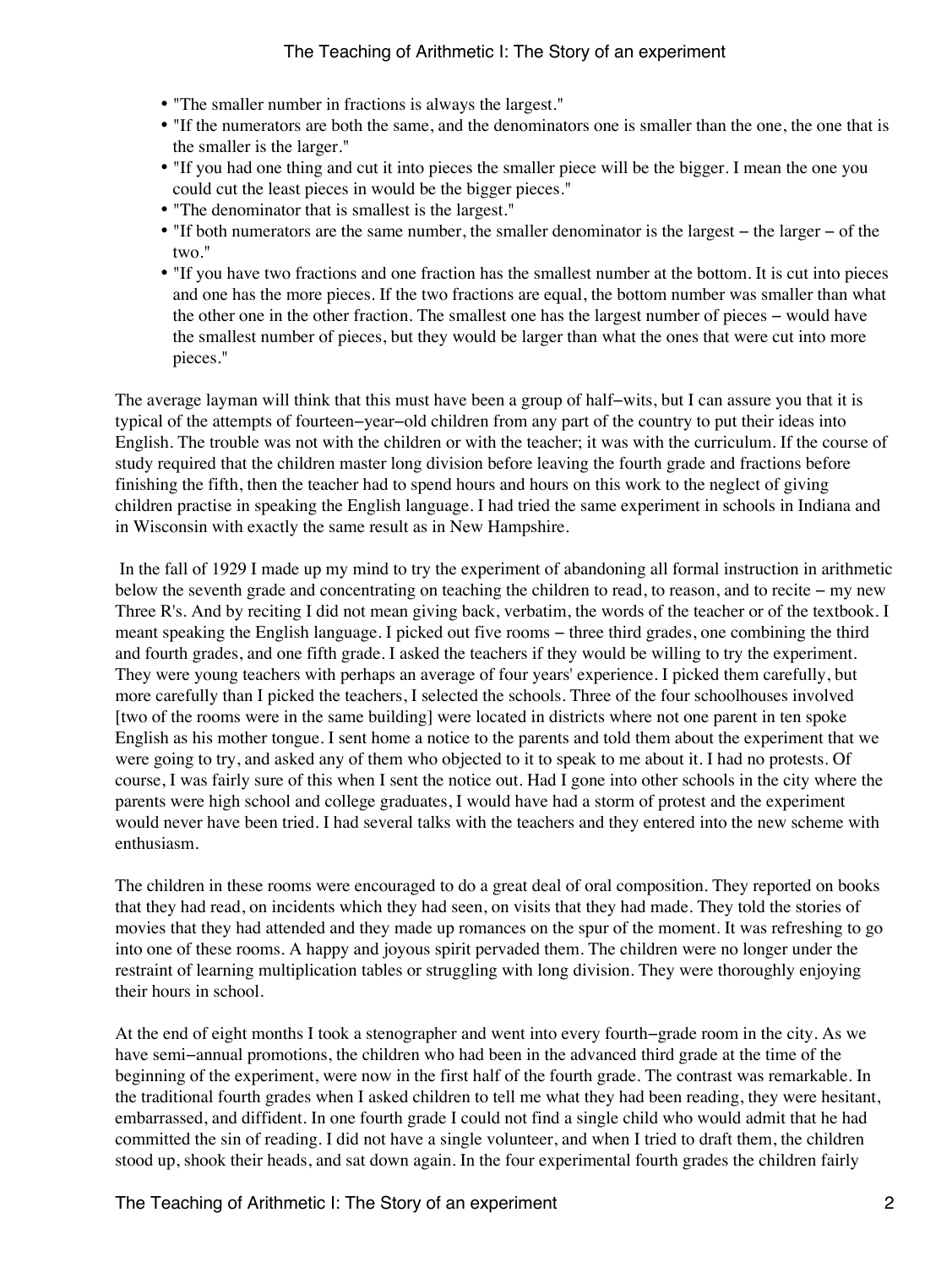fought for a chance to tell me what they had been reading. The hour closed, in each case, with a dozen hands waving in the air and little faces crestfallen, because we had not gotten around to hear what they had to tell.

For some years I had noted that the effect of the early introduction of arithmetic had been to dull and almost chloroform the child's reasoning faculties. There was a certain problem which I tried out, not once but a hundred times, in grades six, seven, and eight. Here is the problem: "If I can walk a hundred yards in a minute [and I can], how many miles can I walk in an hour, keeping up the same rate of speed?"

In nineteen cases out of twenty the answer given me would be six thousand, and if I beamed approval and smiled, the class settled back, well satisfied. But if I should happen to say, "I see. That means that I could walk from here to San Francisco and back in an hour" there would invariably be a laugh and the children would look foolish.

I, therefore, told the teachers of these experimental rooms that I would expect them to give the children much practise in estimating heights, lengths, areas, distances, and the like. At the end of a year of this kind of work, I visited the experimental room which had had a combination of third− and fourth−grade children, who now were fourth and fifth graders. I drew on the board a rough map of the western end of Lake Ontario, the eastern end of Lake Erie, and the Niagara River. I asked them to guess what it was, and was not surprised when they identified the location. I then labeled three spots along the river with the letters "Q," "NF," and "B." They identified Niagara Falls and Buffalo without any difficulty, but were puzzled by the "Q." Some thought it was Quebec but others knew it was not. I finally told them that it was Queenstown. I then drew a cross section of the falls, showing the hard layer of rock above and the soft layer eating out underneath, and they told me what it was and why it was that the stone was falling, little by little, from the edge. They told me how this process was going on. I then made the statement that in 1680, when white men had first seen the falls, the falls were 2500 feet lower down than they are at present. I then asked them at what rate the falls were retreating upstream. These children, who had had no formal arithmetic for a year but who had been given practise in thinking, told me that it was 250 years since white men had first seen the falls and that, therefore, the falls were retreating upstream at the rate of ten feet a year. I then remarked that science had decided that the falls had originally started at Queenstown, and, indicating that Queenstown was now ten miles down the river, I asked them how many years the falls had been retreating. They told me that if it had taken the falls 250 years to retreat about a half mile, it would be at the rate of 500 years to the mile, or 5000 years for the retreat from Queenstown. The map had been drawn so as to show the distance from Niagara Falls to Buffalo as approximately twice the distance from Queenstown to Niagara Falls. Then I asked these children whether they had any idea how long it would be before the falls would retreat to Buffalo and drain the lake. They told me that it would not happen for another ten thousand years. I asked them how they got that and they told me that the map indicated that it was twenty miles from Niagara Falls to Buffalo, or thereabouts, and that this was twice the distance from Queenstown to Niagara Falls!

It so happened that a few days after this incident I was visiting a large New England city with five of my brother superintendents. Our host was interested in my description of this incident and suggested that I try the same problem on a fifth grade in one of his schools. With the other superintendents as audience, I stood before an advanced fifth grade in what was known as the Demonstration School, the school used for practise teaching and to which visitors were always sent.

The home superintendent: Boys and girls, would you like to have Superintendent Benezet of Manchester, New Hampshire, ask you some questions about Niagara Falls?

#### *The children express pleasure at the idea.*

Mr. Benezet: [Drawing a map on the board] Children, what is this that I have drawn on the blackboard?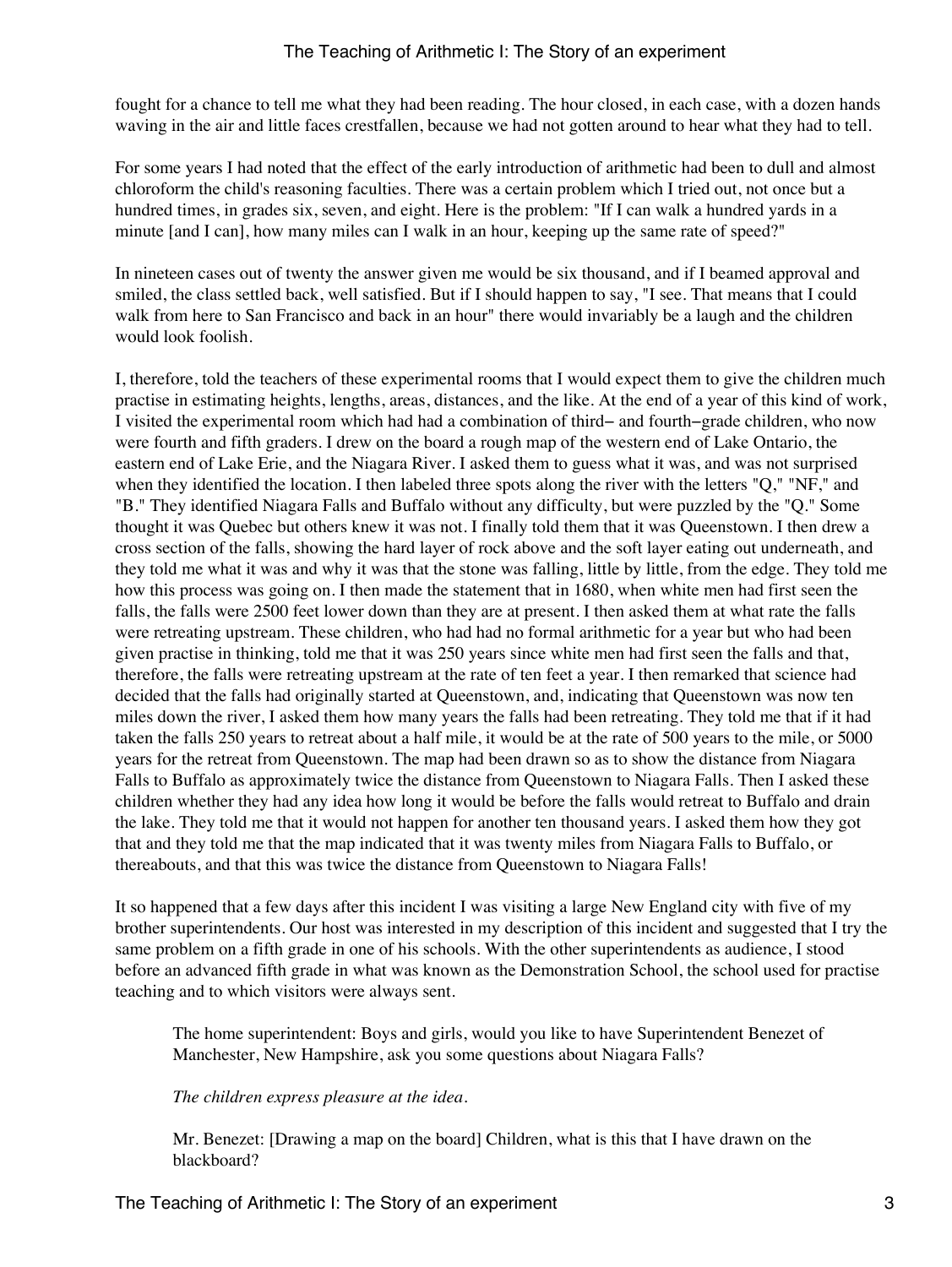Children: The Great Lakes. Mr. B.: Good. What lakes? A child: Lake Ontario and Lake Erie. Mr. B.: Good. What is the river? Child: The St. Lawrence River. Mr. B.: That is really correct. It is the St. Lawrence River. But they call it by a different name here. They call it the Niagara River. What have you heard in connection with the Niagara River? Another child: Niagara Falls are there. Another child: Niagara Falls are connected with Niagara River. Mr. B.: Oh! How are they connected? Child: The water trickles down the Falls and goes into the Niagara River. Mr. B.: I should call that quite a trickle. Have any of you children seen Niagara Falls?

*Three raise their hands.*

Mr. B.: How high are the falls? Have you any idea? Are they higher than this room? Children: Yes [dubiously]. Mr. B.: Well, how high is this room?

*Its height is guessed anywhere from 11 feet to 40 feet. The room is actually about 16 feet high. The question of the height of the falls is finally dropped.*

Mr. B.: Well, never mind how high the falls are. On this map here I have indicated one spot and marked it "NF," and another spot and marked it "B." What does "NF" mean? Children: Niagara Falls.

Mr. B.: What does "B" stand for?

Another child: Bay.

Mr. B.: No. Remember that Niagara Falls is not only the name of the Falls, but the name of a city.

Child: Baltimore.

*After considerable pause, the home superintendent, in the back of the room, tells the class that the name of the city is also the name of an animal.*

Child: Buffalo.

Mr. B.: Yes. Now there is another town here that I am going to mark "Q." It is not Quebec; it is Queenstown. People who have studied this carefully tell us that once upon a time the falls were at Queenstown. Tell me now. What does it mean if I say that I show you the cross section of an apple?

#### *Class is uncertain.*

Mr. B.: Suppose that you cut an apple in half with a knife. What do I show you if I hold up one−half? Child: Half the apple. Another child: The core of the apple. Third child: The inside of an apple. Mr. B.: Tell me. Is the word "section" a new word to the majority of you?

*Enthusiastic chorus of "No."*

The Teaching of Arithmetic I: The Story of an experiment 4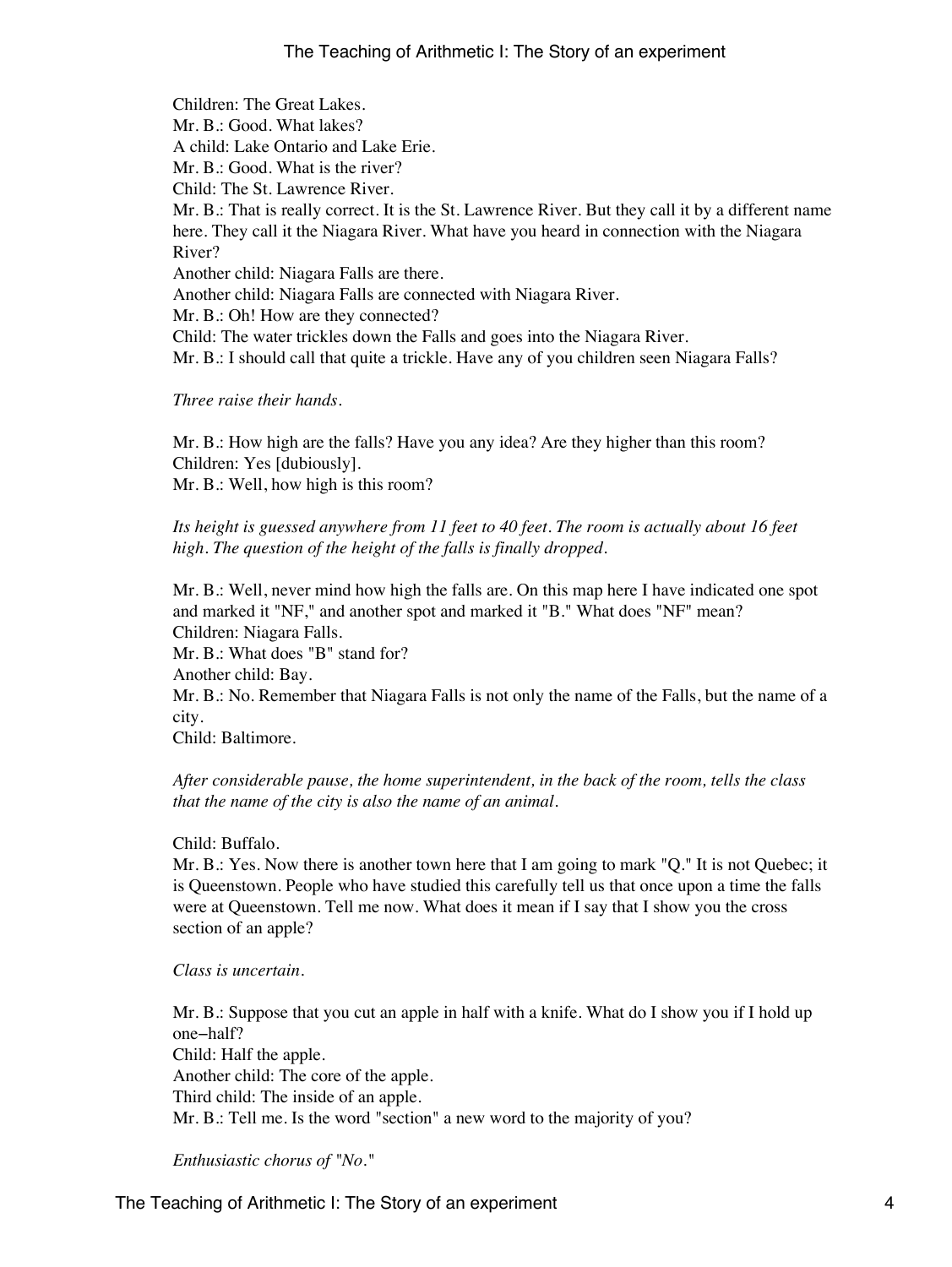Mr. B.: Well, a cross−section of an apple means a cut right thru an apple. Why have I said this to you?

*Meantime he has drawn on the board a cross−section of Niagara Falls.*

Child: Because that is a cross−section of the falls.

*Mr. Benezet now explains the two kinds of rock and asks which is the harder. They finally decide that the rock above is the harder. He then shows how the underneath rock rotted away, and that finally there was a shelf of hard rock overhanging. This became too heavy and fell off; and the falls have thereby moved back some ten feet.*

Mr. B.: Now, when white men first saw the falls in 1680 [placing this date on the board], the falls were further down the river than they are now, and it is estimated that since that time they have moved back upstream about 2500 feet. Now how long ago was it that white men first saw the falls? Child: Four hundred years. Another child: Two hundred years.

Third child: Three hundred years.

*Guesses range anywhere between 110 years and 450 years. One boy says it was about the time that Columbus sailed to America; another says that it was about the time of the Pilgrims and the Puritans.*

Mr. B.: Well, how are we going to find out?

*General bewilderment for a while. Finally:*

Child: Take 1930 and subtract it from 1680. Mr. B.: Fine.

*He writes on the blackboard:*

 1680 1930 −−−−

Mr. B.: Now take a look and tell me how many years that was. See if you can tell me before we subtract it, figure by figure.

*It is to be noted that not one child called attention to the wrong position of the two sets of figures. They guess 350 years, 200 years, 400 years.*

Mr. B.: Well, let's subtract it figure by figure. Child: Zero from 0 equals 0. Three from 8 equals 5. Nine from 6 equals 3. Three hundred fifty years is the answer. Mr. B.: How many think that 350 years is right?

*About two−thirds of the hands go up. Finally two or three think that it is wrong.*

Mr. B.: All right, correct it.

The Teaching of Arithmetic I: The Story of an experiment  $\sim$  5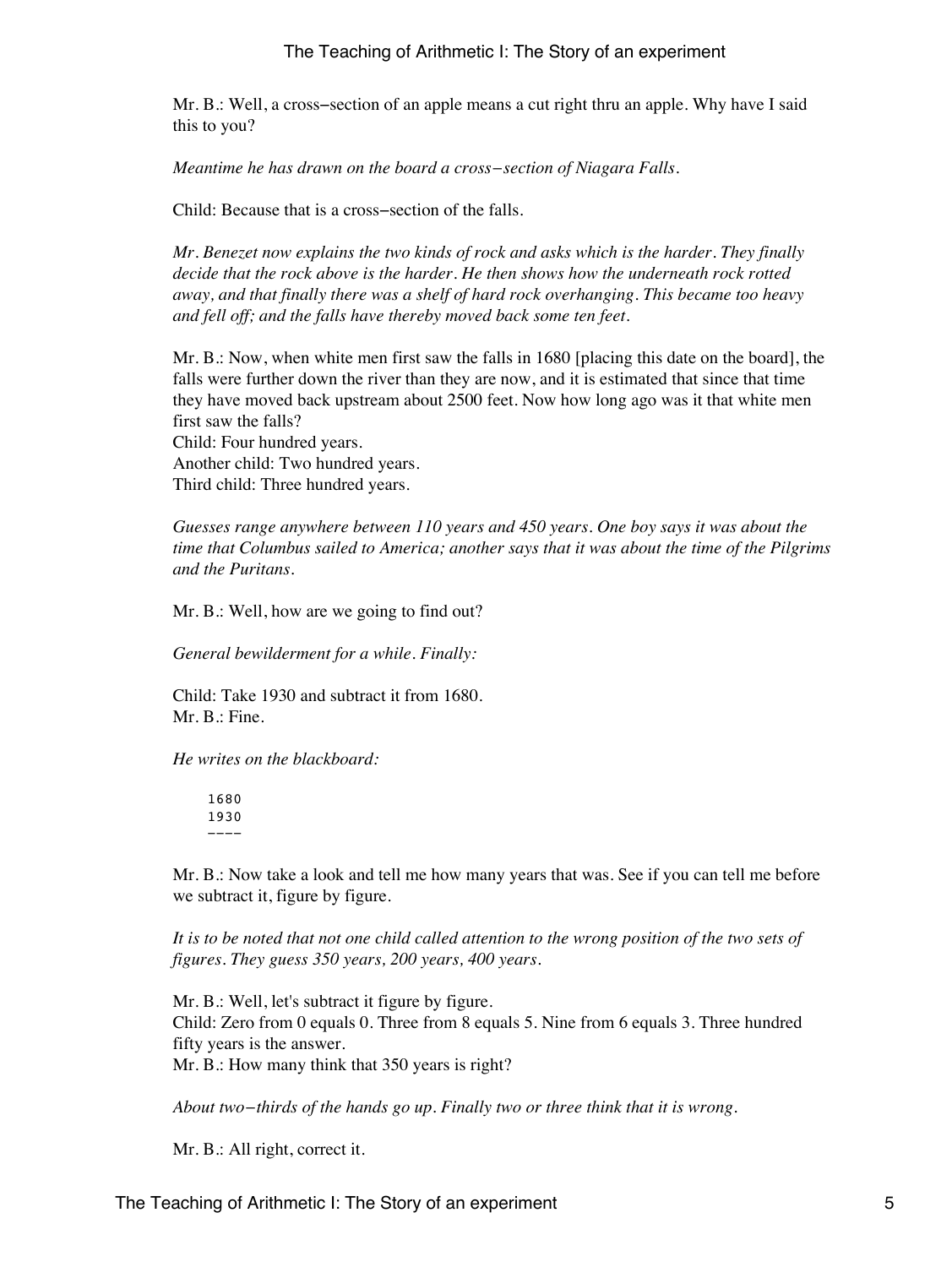Child: It should have been 9 from 16 equals 7.

*Mr. Benezet thereupon puts down 750 for the answer. When he asks how many in the room agree that this is right, practically every hand is raised. By this time the local superintendent was pacing the door at the rear of the room and throwing up his hands in dismay at this showing on the part of his prize pupils. After a time, as Mr. Benezet looks a little puzzled, the children gradually become a little puzzled also. One little girl, Elsie Miller, finally comes to the board, reverses the figures, subtracts, and says the answer is 250 years.*

Mr. B.: All right. If the falls have retreated 2500 feet in 250 years, how many feet a year have the falls moved upstream? Child: Two feet.

*Mr. Benezet registers complete satisfaction and asks how many in the class agree. Practically the whole class put hands up again.*

Mr. B.: Well, has anyone a different answer? Child: Eight feet. Another child: Twenty feet.

*Finally Elsie Miller again gets up, and says the answer is ten feet.*

Mr. B.: What? Ten feet? *(Registering great surprise)*

*The class, at this, bursts into a roar of laughter. Elsie Miller sticks to her answer, and is invited by Mr. Benezet to come up and prove it. He says that it seems queer that Elsie is so obstinate when everyone is against her. She finally proves her point, and Mr. Benezet admits to the class that all the rest were wrong.*

Mr. B.: Now, what fraction of a mile is it that the falls have retreated during the last 250 years?

*Children guess 3/2, 3/4, 2/3, 1/20, 7/8 − everything except 1/2. The bell for dismissal rings and the session is over.*

It will be noted that the local superintendent gave them a little hint at the outset, that was not given to the Manchester children, when he said, "Niagara Falls." They were prepared to identify my map. Also, the Manchester children who had not learned tables but had talked a great deal about distances and dimensions, recognized the fact that 2500 feet was about a half a mile, while the children in the larger city who were fresh from their tables, had little conception of the distance.

I was so delighted with the success of the experiment so far that in the fall of 1930 we started six or seven other rooms along the same line. The formal arithmetic was dropped and emphasis was placed on English expression, on reasoning, and estimating of distances.

One day I tried an experiment having to do with English expression. I hung before a 7−B class a copy of a painting by Frederick Waugh, representing a polar bear floating on a small berg of ice. This was a traditionally taught room in a school where there were very few children of foreign extraction. I asked the children to write anything which they felt inspired to put down as a result of seeing the picture. Three quarters of an hour later I hung the same picture before another 7−B grade, one of the experimental groups this time, in a school where not more than three children in the room came from homes where English was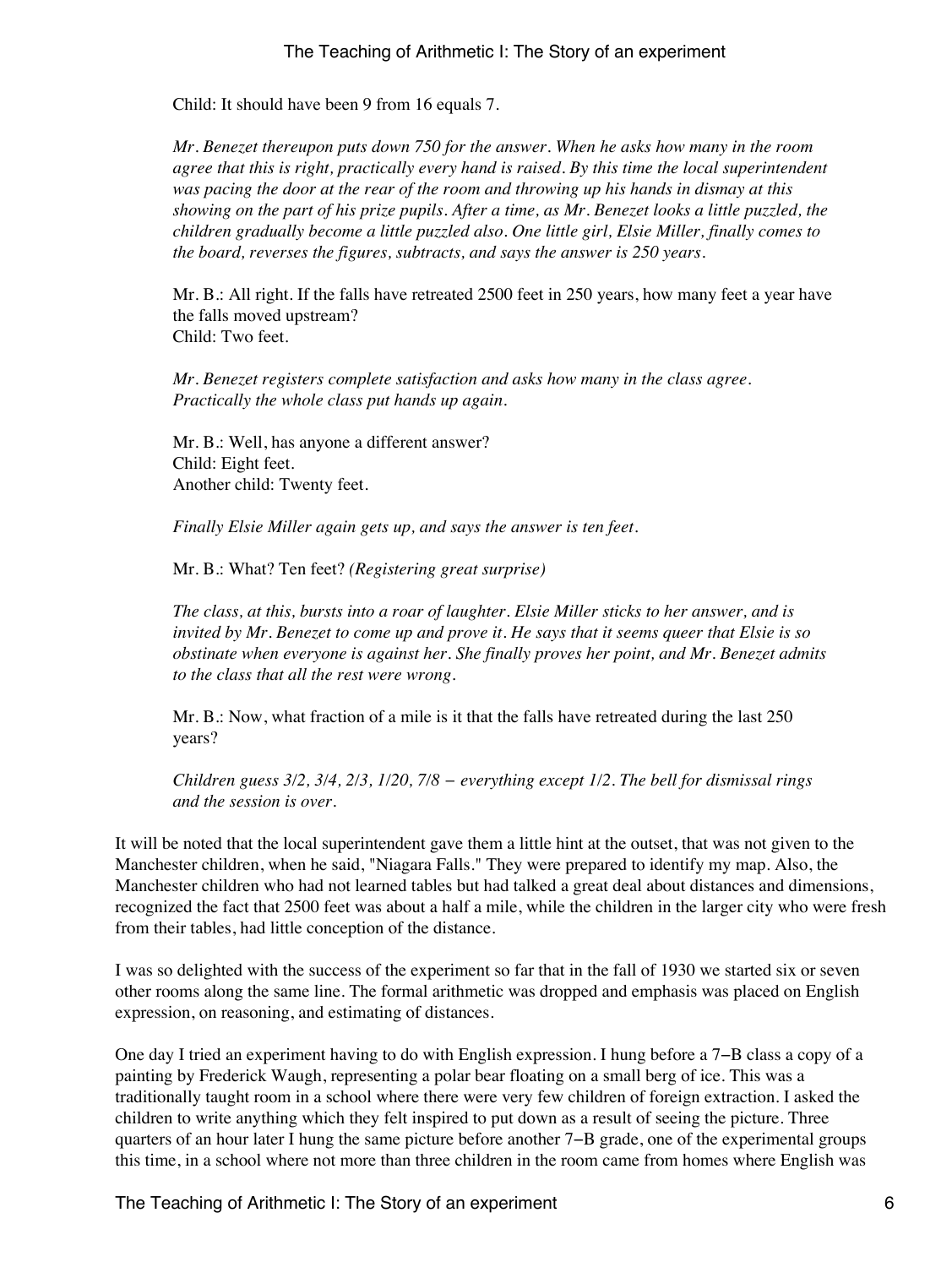the language of the parents. I then called the seventh−grade teachers of the city together and read them the ten best papers from one room and the ten best from the other. I asked them if they saw any difference. One teacher remarked that one group was about a year and a half or two years ahead of the other in maturity of expression, and there was general assent to this statement. I said to the teachers, "If I should tell you that one group came from the "A" school and the other from the "B," from which school would you guess the better group of papers came?"

"Oh, the "A" school, undoubtedly," said they, naming the school whose patrons speak English in their homes.

"Well," I said, "it was just the other way," and there was a murmur of incredulity. Then we analyzed the papers and counted the number of adjectives used by the traditionally taught pupils. There were forty all told: nice, pretty, blue, green, cold, etc. We then counted the adjectives used by the other group [the number of papers was approximately the same] and we found 128, including magnificent, awe−inspiring, unique, majestic, etc. The little Greeks, Armenians, Poles, and French−Canadians had far surpassed their English−speaking opponents.

I next tried a rather similar test. I hung the same picture − a landscape representing a river scene in the vicinity of Manchester − before ten different fifth−grade rooms. Five of them had been brought up under the old traditional curriculum and five of them were of the experimental group. It was the same story: the experimental rooms far excelled the others in fluency of expression. They used words that the others had never heard of. Nevertheless, when we came to test the papers for spelling, the poorest of the experimental rooms exactly tied the record of the best of the traditional groups. The most surprising result came in a certain room in which there was housed a 5−B grade and a 5−A. The younger pupils, the 5−B's, had been brought up under the experimental curriculum, without arithmetic, while the other half of the room were traditional. The 5−A's made the poorest record of all the ten groups while the 5−B's, the younger group, were next to the top. For four months they had been taught by the same teacher but by different methods.

Now we were ready to experiment on a much larger scale. By the fall of 1932 about one−half of the third−, fourth−, and fifth−grade rooms in the city were working under the new curriculum. Some of the principals were a little dubious and asked permission to postpone formal arithmetic until the beginning of the sixth grade instead of the beginning of the seventh. Accordingly, permission was given to four schools to begin the use of the arithmetic book with the 6−B grade. About this time Professor Guy Wilson of Boston University asked permission to test our program. One of our high school teachers was working for her master's degree at Boston University and as part of her work he assigned her the task of giving tests in arithmetic to 200 sixth grade children in the Manchester schools. They were divided fairly evenly, 98 from experimental rooms and 102 from the traditional groups, or something like that. These were all sixth graders. Half of them had had no arithmetic until beginning the sixth grade and the other half had had it throughout the course, beginning with the 3−A. In the earlier tests the traditionally trained people excelled, as was to be expected, for the tests involved not reasoning but simply the manipulation of the four fundamental processes. By the middle of April, however, all the classes were practically on a par and when the last test was given in June, it was one of the experimental groups that led the city. In other words these children, by avoiding the early drill on combinations, tables, and that sort of thing, had been able, in one year, to attain the level of accomplishment which the traditionally taught children had reached after three and one−half years of arithmetical drill. [This article will be [continued](#page-8-1) in the December issue.]

[Part II](#page-8-1) | [Part III](#page-13-0) [Benezet Centre](file://localhost/Users/admin/Downloads/index.html)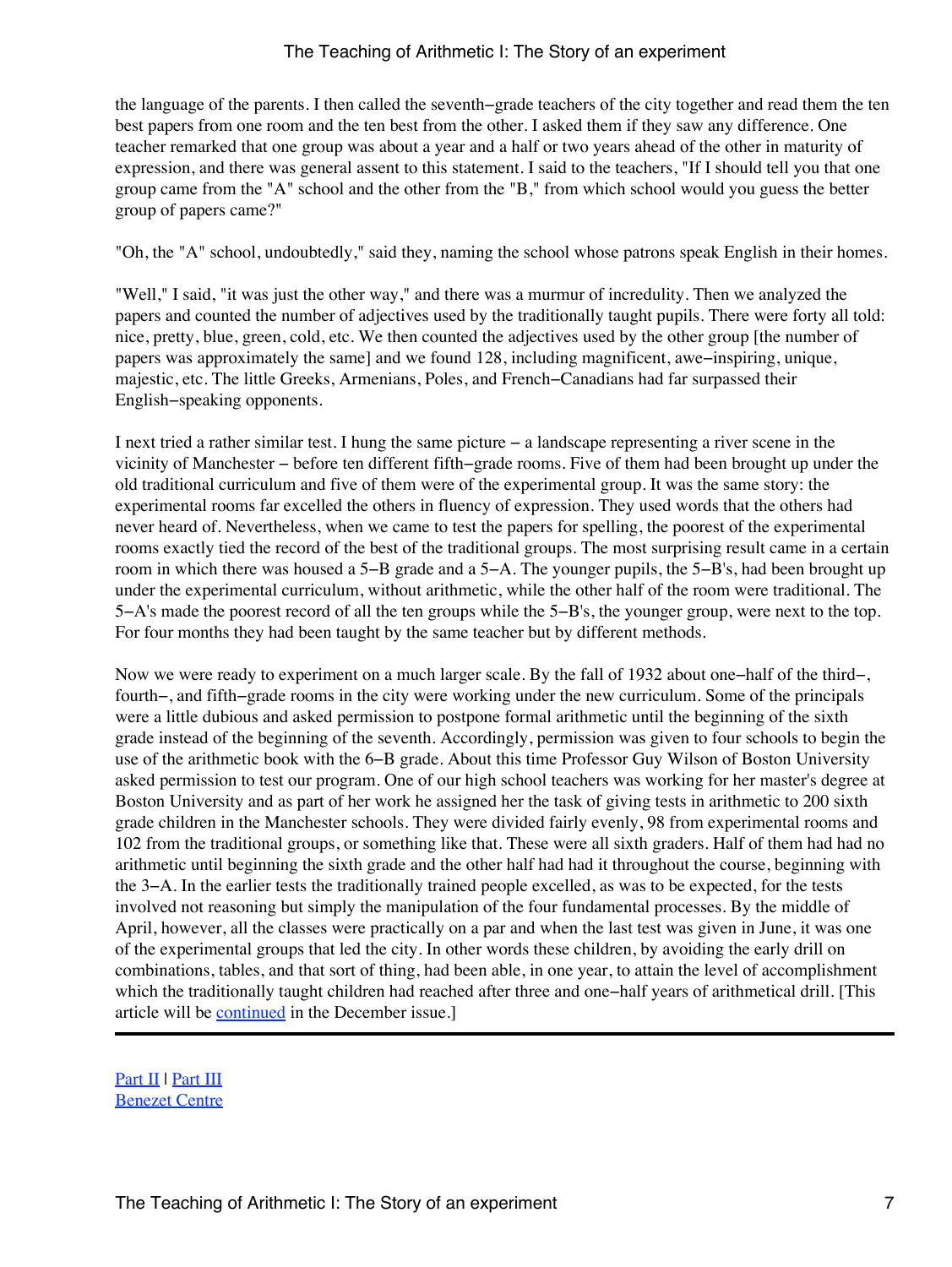#### <span id="page-8-1"></span><span id="page-8-0"></span>L. P. Benezet Superintendent of Schools, Manchester, New Hampshire

Originally published in the *Journal of the National Education Association* Volume 24, Number 9, December 1935, pp. 301−303

*[This is the second instalment of an article describing an experiment which has been carried out in Manchester, New Hampshire, since 1929. In the [preceding section](#page-2-0), which appeared in the November Journal, Mr. Benezet explained that: In some schools of Manchester, the only arithmetic in the first six grades was practise in estimating heights, areas, and the like; formal arithmetic was not introduced until the seventh grade. In tests given to both the traditionally and experimentally taught groups, it was found that the latter had been able in one year to attain the level of accomplishment which the traditionally taught children had reached after three and one−half years of arithmetic drill. In addition, because the teachers in the experimental group had had time to concentrate on teaching the children to "read, reason, and recite," these children developed more interest in reading, a better vocabulary, and greater fluency in expression.]*

In the fall of 1933 I felt that I was now ready to make the big plunge. I knew that I could defend my position by evidence that would satisfy any reasonable person. Accordingly, a committee of our principals drew up a new course of study in arithmetic. I would have liked to go the whole route and drop out all the arithmetic until we reached the seventh grade, for we had proved, in the case of four rooms, that this could be done without loss, but the principals were more cautious than I was and I realized, too, that I would now have to deal with the deeply rooted prejudices of the educated portion of our citizens. Therefore, a compromise was reached. Accordingly, on September 1, 1933, we handed out the following course of study in arithmetic:

• *Grade I* − There is no formal instruction in arithmetic. In connection with the use of readers, and as the need for it arises, the children are taught to recognize and read numbers up to 100. This instruction is not concentrated into any particular period or time but comes in incidentally in connection with assignments of the reading lesson or with reference to certain pages of the text.

Meanwhile, the children are given a basic idea of comparison and estimate thru [sic] the understanding of such contrasting words as: more, less; many. few; higher, lower; taller, shorter; earlier, later; narrower, wider; smaller, larger; etc.

As soon as it is practicable the children are taught to keep count of the date upon the calendar. Holidays and birthdays, both of members of the class and their friends and relatives, are noted.

• *Grade II* – There is no formal instruction in arithmetic.

The use of comparatives as taught in the first grade is continued.

The beginning is made in the telling of time. Children are taught to recognize the hours and half hours.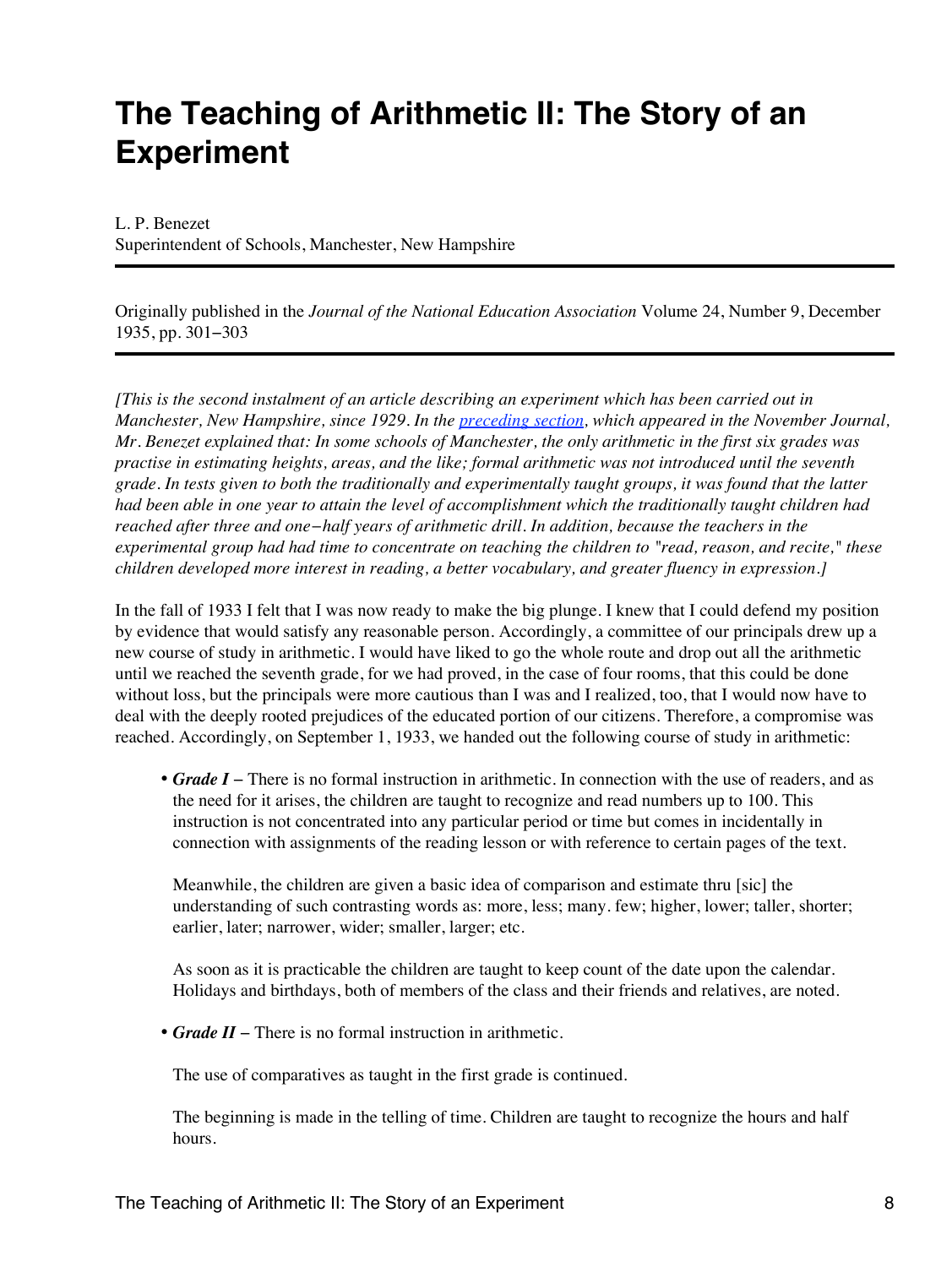The recognition of page numbers is continued. The children are taught to recognize any numbers that they naturally encounter in the books used in the second grade. If any book used in this grade contains an index, the children are taught what it means and how to find the pages referred to. Children will naturally pick up counting in the course of games which they play. They will also easily and without formal instruction learn the meaning of "half," "double," "twice," or "three times." The teacher will not devote any formal instruction to the meaning of these terms if the children do not pick them up naturally and incidentally.

To the knowledge of the day of the month already acquired is added that of the name of the days of the week and of the months of the year.

The teacher learns whether the children come in contact with the use of money at all in their life outside the school. If so, the meaning of "penny," "nickel," "dime," and "dollar" is taught. In similar fashion, and just incidentally, the meaning and relation of "pint" and "quart" may be taught.

• *Grade III* − While there is no formal instruction in arithmetic, as the children come across numbers in the course of their reading, the teacher explains the significance of their value.

Before the year is over the children will be taught that a "dime" is worth 10 cents, and a "dollar" 10 dimes or 100 cents, a "half dollar" 5 dimes or 50 cents, etc. They will learn that 4 quarters, or 2 halves, are worth as much as one dollar.

They add to their knowledge of hours and half hours the ability to tell time at any particular moment. The first instruction omits such forms as 10 minutes to 4; or 25 minutes to 3. They are first taught to say 3:50; 2:35; etc. In this connection they are taught that 60 minutes make one hour.

It is now time, also, for them to know that 7 days make a week and that it takes 24 hours to make a day. They are also taught that there are 12 months in a year and about 30 days in a month.

The instruction in learning to count keeps pace with the increasing size of the textbooks used and the pages to which it is necessary to refer. Games bring in the recognition of numbers. Automobile license numbers are a help in this respect. For example, the teacher gives orally the number of a car [of not over four digits] which most of the children are likely to see, and later asks for the identification of the car. Children are encouraged to bring to class their own house numbers, automobile license numbers, or telephone numbers and invite the class to identify them.

The use of comparisons is continued, especially those involving such relations as "half," "double," "three times," and the like.

• *Grade IV* − Still there is no formal instruction in arithmetic.

By means of foot rules and yard sticks, the children are taught the meaning of inch, foot, and yard. They are given much practise in estimating the lengths of various objects in inches, feet, or yards. Each member of the class, for example, is asked to set down on paper his estimate of the height of a certain child, or the width of a window, or the length of the room, and then these estimates are checked by actual measurement.

The children are taught to read the thermometer and are given the significance of 32 degrees, 98.6 degrees, and 212 degrees.

They are introduced to the terms "square inch," "square foot," and "square yard" as units of surface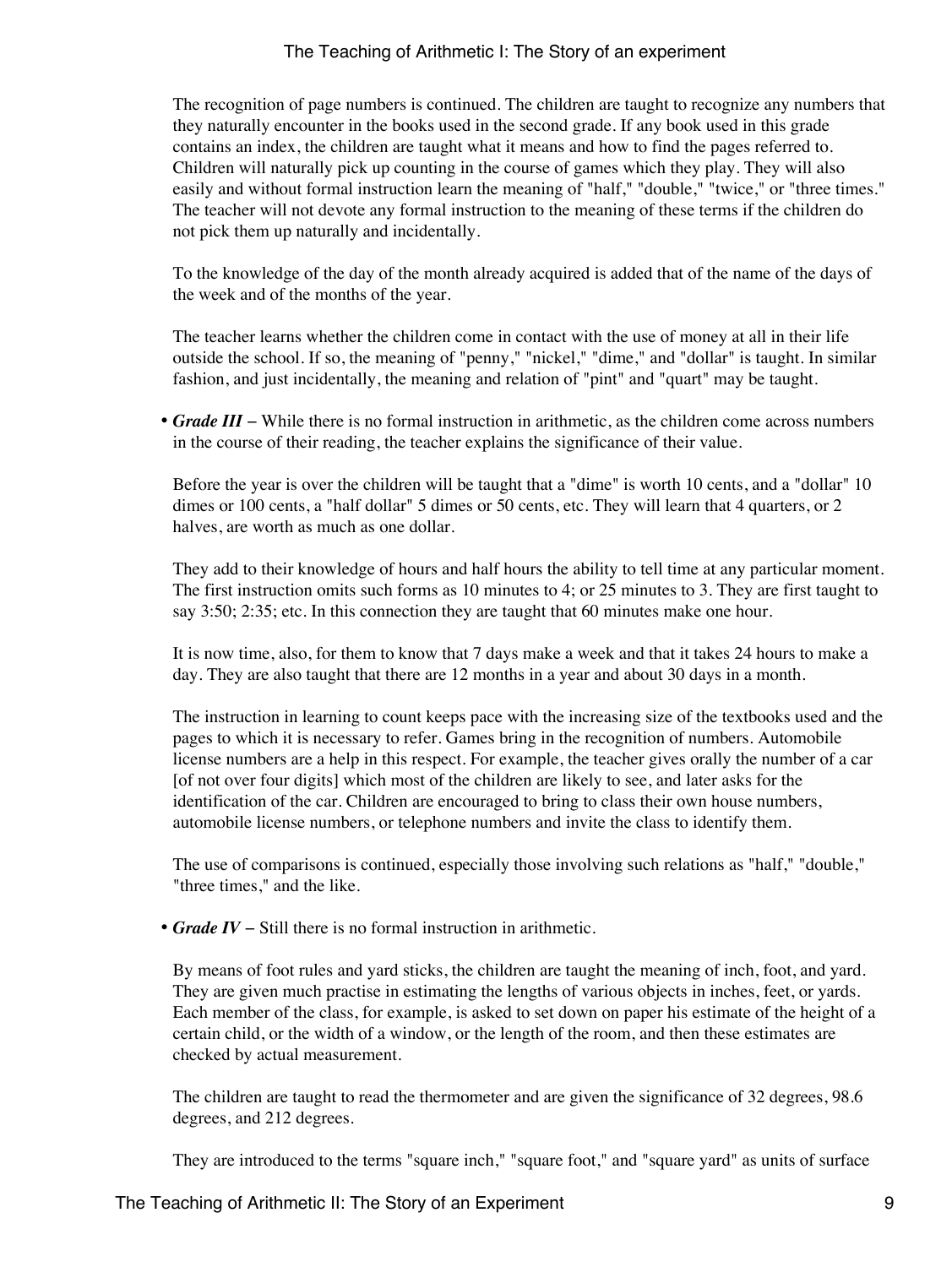#### measure.

With toy money [or real coins, if available] they are given some practise in making change, in denominations of 5's only. All of this work is done mentally. Any problem in making change which cannot be solved without putting figures on paper or on the blackboard is too difficult and is deferred until the children are older.

Toward the end of the year the children will have done a great deal of work in estimating areas, distances, etc., and in checking their estimates by subsequent measuring. The terms "half mile," "quarter mile," and "mile" are taught and the children are given an idea of how far these different distances are by actual comparisons or distances measured by automobile speedom−eter.

The table of time, involving seconds, minutes, and days, is taught before the end of the year. Relation of pounds and ounces is also taught.

• *Grade V−B* − There still is no formal instruction in arithmetic except that the children are asked to count by 5's, 10's, 2's, 4's, and 3's. This work is done mentally at first with no written figures before them, either on paper or on the blackboard. This leads naturally to the multiplication tables of 5's, 10's, 2's, 4's, and 3's which, in this order, are given to the children before the end of the semester.

With toy money, or with real coins if available, the children practise making change in amounts up to a dollar, involving, this time, the use of pennies.

The informal work of previous grades in the estimating of distance, area, time, weights, measure of capacity, and the like, is continued. The ability to guess and estimate by games is developed. Each child in the class writes his estimate before these are checked up by actual measurement.

The children compare the value of fractions and discover for themselves that 1/3 is smaller than 1/2 and greater than 1/4; i.e., that the larger the denominator the smaller the fraction. This is illustrated concretely or by pictures.

Toward the end of the semester the children are given the book, Practical Problems in Mental Arithmetic, grade IV. The solution of these problems involves a knowledge of denominations which the children have not had and the use of tables and combinations which have not yet been taught to them. Nevertheless, children with a natural sense of numbers will be able to give the correct answers. The teacher will not take time to explain by formula or tables the solution of any problem to those who do not grasp it quickly and naturally. The purpose of the mental arithmetic book is to stimulate quick thinking and to get children away from the old−time method of using the fingers to do the work of the head. If some of the children do not grasp the problems easily and quickly, the teacher simply passes on, knowing that the power to reason will probably develop in them a year or two subsequently. The one thing which is avoided is that children shall get the idea that a fixed method or formula can be used as a substitute for thinking. The problems listed under September, October, and November are covered before the end of the semester.

• *Grade V−A* − The children are asked to count by 6's, 7's, 8's, and 9's. This work is done mentally without written tables before them, either upon paper or on the blackboard. After a time this leads naturally to the multiplication tables of 6's, 7's, 8's, and 9's. The attention of the children is called to the fact that in the table of 9's the second digit is always diminished by one [18, 27, 36, etc.] and the reason is explained that adding 9 is the same as adding 10 and taking away 1. In similar fashion it is shown that adding 8 is the same as adding 10 and taking away 2, so that in the table of 8's the second digit of each successive product is 2 less than the second digit of the product above it [48, 56, 64]. In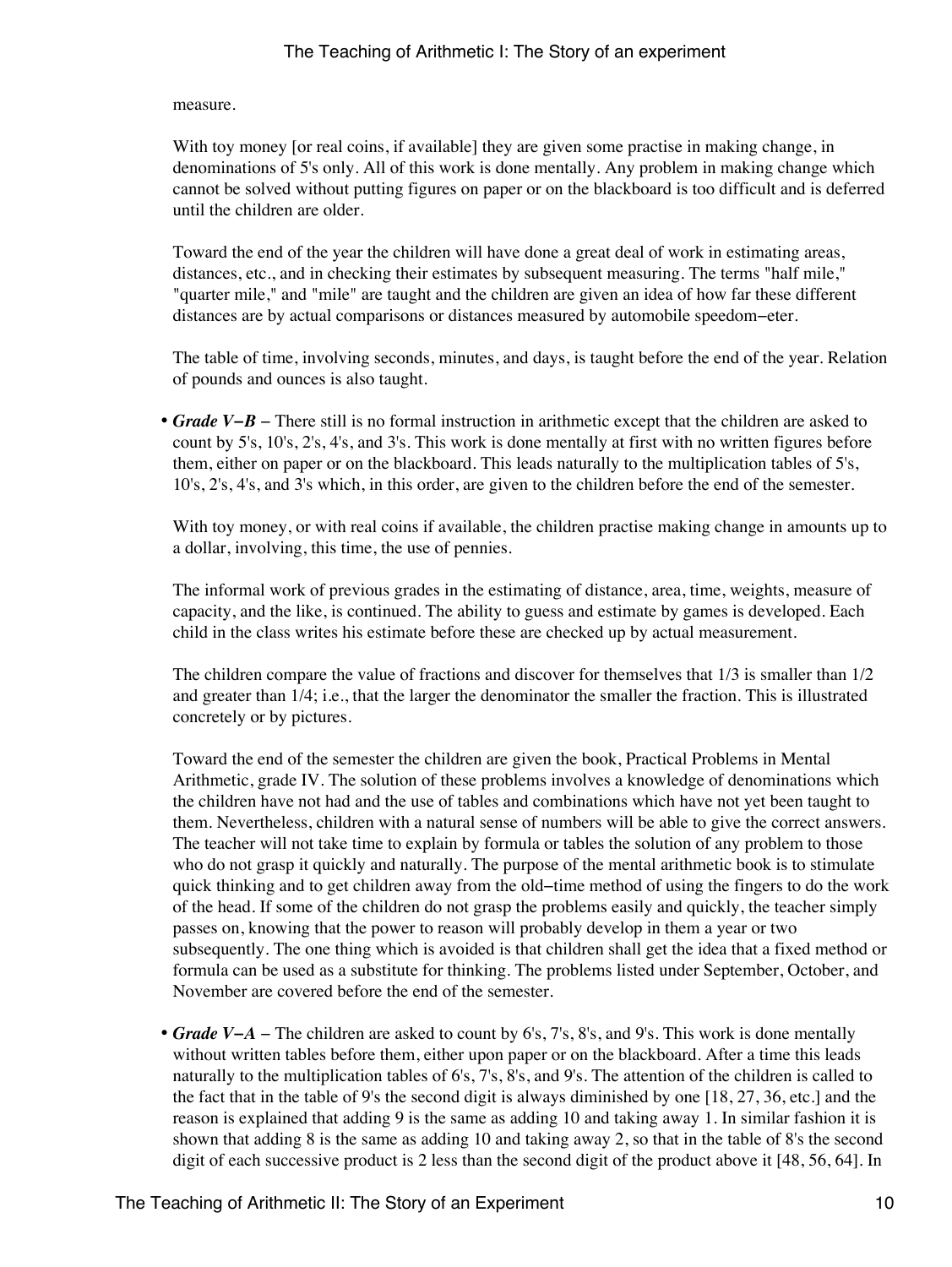similar fashion it is shown that adding 7 is the same as adding 10 and taking away 3. After the tables have been learned the teacher makes sure that the children know the products in any order; i.e., that it is not necessary for the child to start at the beginning of the table and run through until he reaches the product which he is asked to give. They learn that 2 times 3 is always equal to 3 times 2.

Children are given a little idea about the relative value of the fractions 1/2, 1/4, 1/5, and 1/10. Concrete examples assist in this; e.g., when the children remember that 2 quarters are worth one half dollar, it is easy to show them that twice 1/4 equals 1/2, or that twice 1/10 equals 1/5.

The problems listed under December to June, inclusive, in the book Practical Problems in Mental Arithmetic, grade IV, are covered in the course of the semester. If the children do not grasp the problem quickly and easily, the teacher does not stop to explain the method or prescribe any formula for solution. Of course as new terms occur in the problems [pecks, gallons, etc.] the teacher explains, incidentally, what they mean.

• *Grade VI−B[20 to 25 minutes a day]* − At this grade formal work in arithmetic begins. The first 108 pages of the Strayer−Upton Arithmetic, book III, are used as a basis.

The processes of addition, subtraction, multiplication, and division are taught. Care is taken to avoid purely mechanical drill. Children are made to understand the reason for the processes which they use. This is especially true in the case of subtraction. Problems involving long numbers which would confuse them are avoided. Accuracy is insisted upon from the outset at the expense of speed or the covering of ground, and where possible the processes are mental rather than written. Before starting on a problem in any one of these four fundamental processes, the children are asked to estimate or guess about what the answer will be and they check their final result by this preliminary figure. The teacher is careful not to let the teaching of arithmetic degenerate into mechanical manipulation without thought.

Fractions and mixed numbers are taught in this grade. Again care is taken not to confuse the thought of the children by giving them problems which are too involved and complicated.

• *Grade VI−A[25 minutes a day]* − The work of this grade is based upon Chapter II [pages 109 to 182] of the Strayer−Upton Arithmetic, book III, and the first 50 pages of book IV.

Multiplication tables and tables of denominate numbers, hitherto learned, are reviewed. The teacher keeps in mind that the objectives to be gained are first of all reasoning and estimating, rather than mere ease in manipulation of numbers.

Again, as in the previous grade, the children before beginning any problem make an estimate [individually] as to what the answer ought to be and check the final result by the preliminary guess.

• *Grade VII−B[25 minutes a day]* − The assignment in the text is the latter part of Strayer−Upton, book IV, beginning with page 51.

Tables of denominate numbers, including United States money, found in the rear of book IV are reviewed. In addition to the table of linear measure, as given, it is taught that there are 1760 yards in a mile, 880 yards in a half mile, 440 yards in a quarter mile, etc.

The teacher will omit any problems in the book which, because of the length of numbers involved, cause the child in using the four fundamental processes to lose sight of the reasoning process which, after all, is the main purpose of the problem.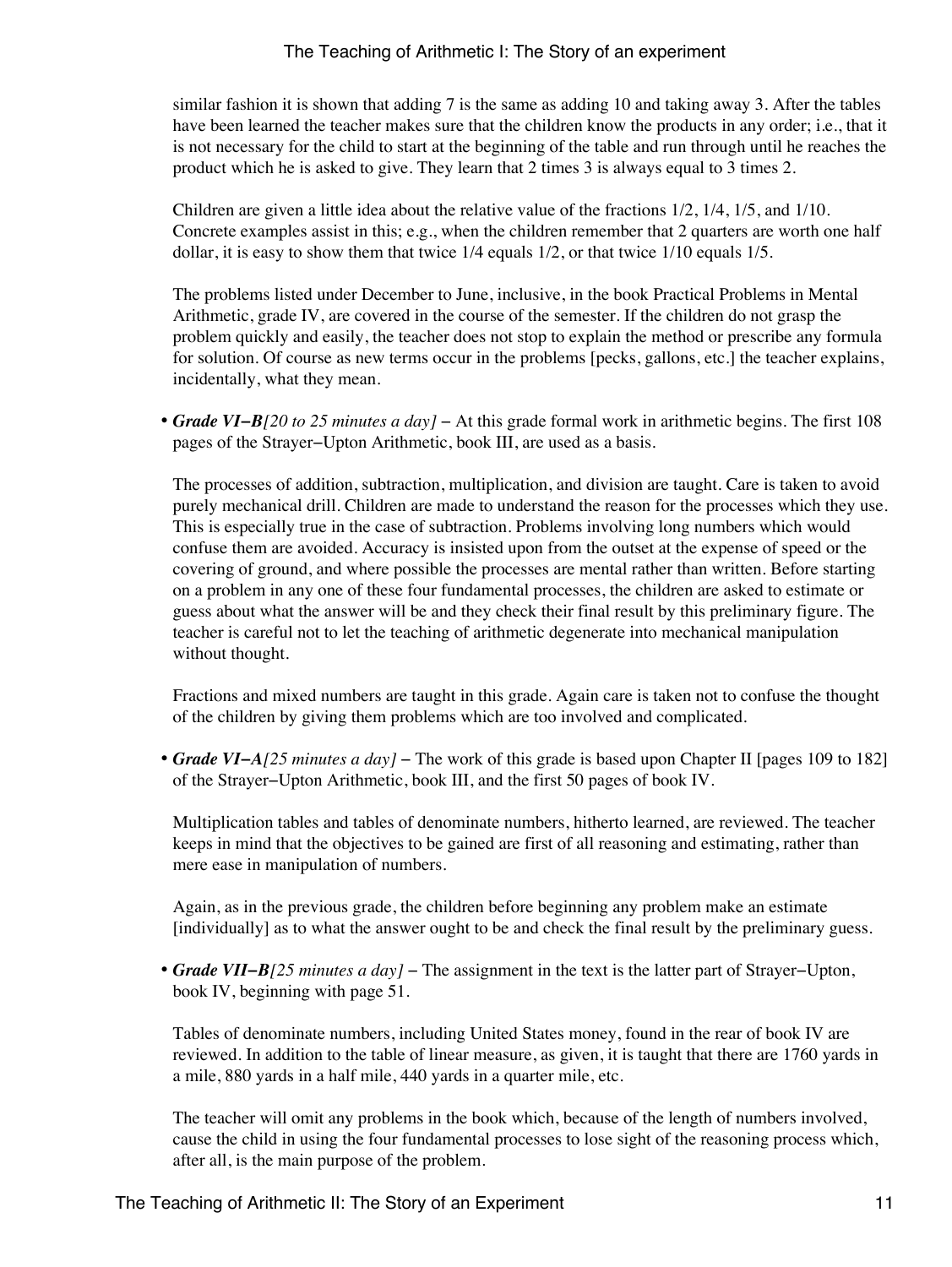There is a great deal of work in mental arithmetic, involving the solution of problems without reference to paper or blackboard. This is far more important than accuracy in the four fundamental processes.

• *Grade VII−A[30 minutes a day]* − The assignment in the text is the first one hundred pages of Strayer−Upton, book V, omitting the following pages: 1−10, 28, 71−77. Wherever possible the work is done mentally.

Note that most of the pages omitted in this grade reoccur in book VI.

The practise of estimating the probable answer and checking the result with this preconceived estimate is constantly followed.

Again the teachers remember that ability to reason the problem correctly is far more important than errorless manipulation of the four fundamental processes.

• *Grade VIII−B[30 minutes a day]* − The assignment in the test is the latter part of Strayer−Upton, book V, beginning with page 101 [omitting pages 127−34] and the first 32 pages of book VI.

The practise of making a preliminary estimate or an approximation at the answer before attacking the problem is continued. The ability to guess closely and promptly what the answer will be is one of the most important objectives to be gained from the study of arithmetic.

Tables of denominate numbers are kept fresh in the minds of the children. The practise of estimating lengths, heights, and areas of familiar objects and the checking up by actual measurement is constantly kept up.

• *Grade VIII−A[30 minutes a day]* − The text for the grade is book VI of the Strayer−Upton series, beginning with page 35 and omitting the following pages: 36, 46−8, 57−9, 80−2, 92−3, 104, 158−188, 194, 203−4, 206−8.

The work of this grade must necessarily be a summary of everything that has been learned in arithmetic, but, above all, the ability to approximate and estimate in advance the probable answer is kept as the important objective.

The children are shown reasons for the various processes employed; why it is that a correct answer is obtained in the division of fractions by inverting the divisor and multiplying, etc. The ability to read problems intelligently and explain how they should be attacked is far more important than the ability to add large columns of figures without an error.

The teacher will bear in mind that a great deal of work in mensuration [pages 88 to 100 inclusive] will be difficult for some pupils to understand. Of course this work is really using geometrical formulas without giving the geometrical reasons why they work, and some children will be unable to grasp the meaning of it all. It will be found worthwhile to have models in class and to perform experiments like filling a cylinder with water from 3 times the contents of a cone of equal base and altitude, etc.

Again as much of the work as possible is done mentally. Problems are chosen to illustrate principles and give practise in reasoning rather than practise in the manipulation of large figures or complicated fractions.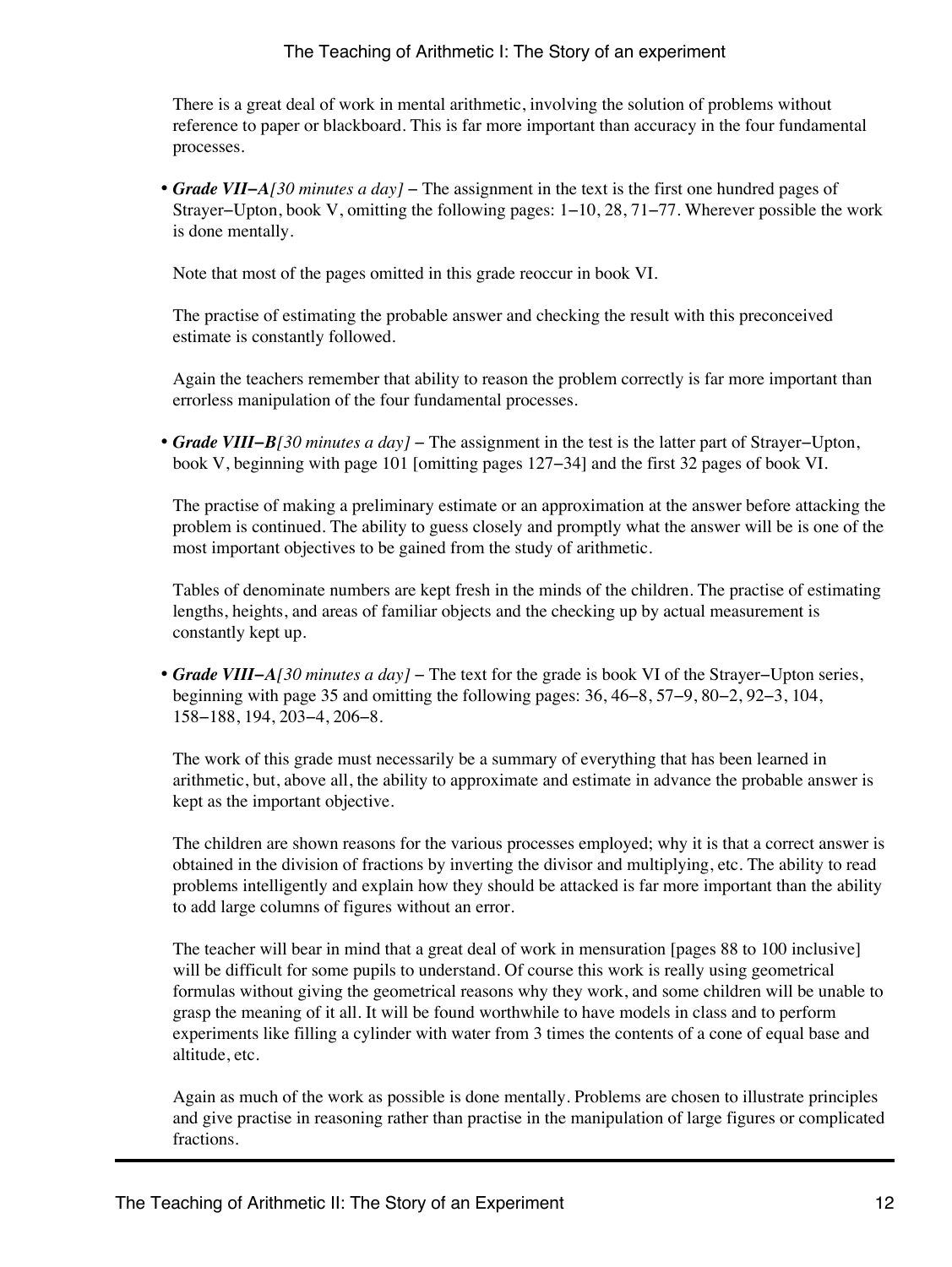<span id="page-13-0"></span><u>[Part I](#page-2-0)</u> | <u>[Part III](#page-13-0)</u> [Benezet Centre](file://localhost/Users/admin/Downloads/index.html)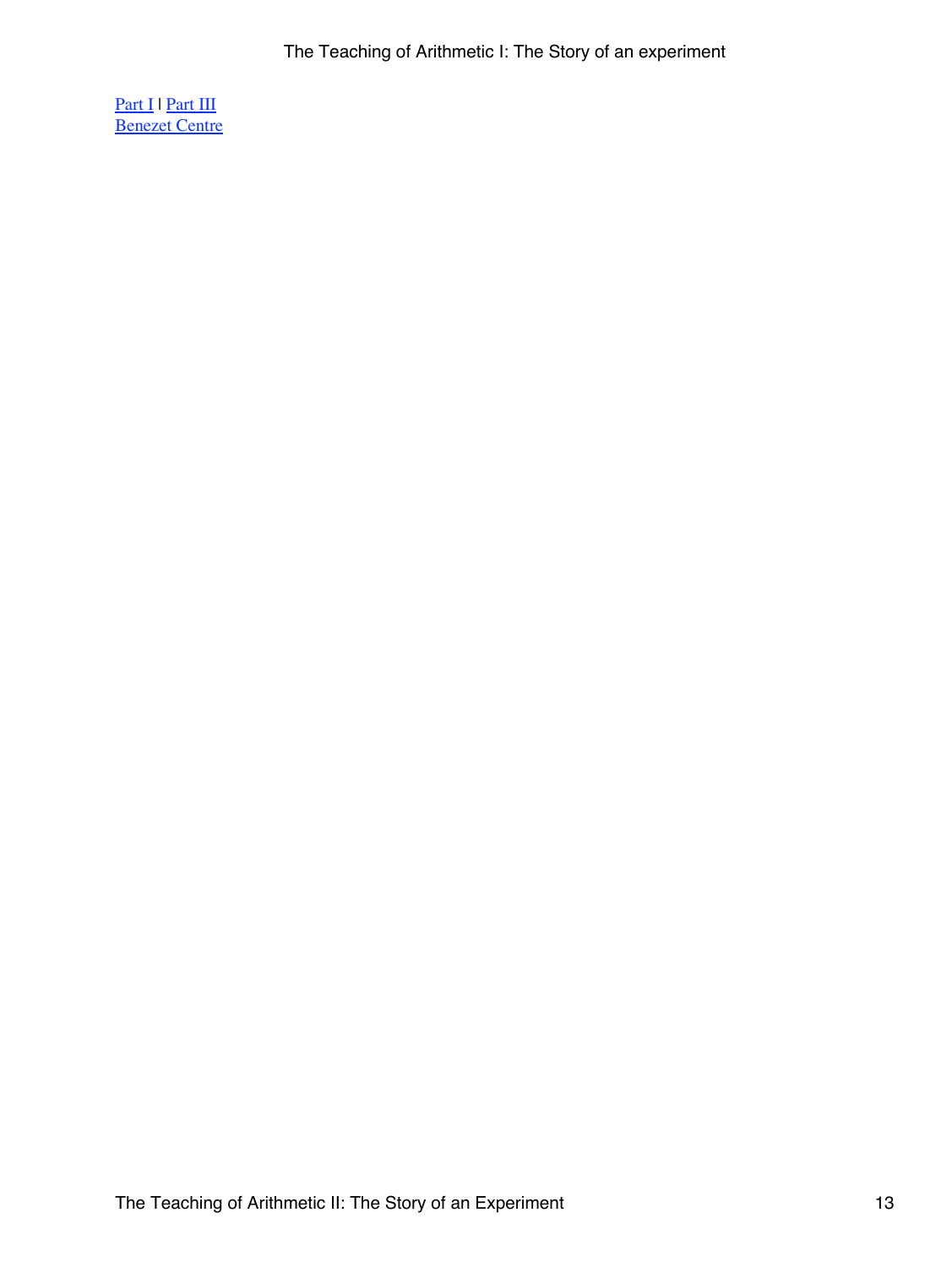#### <span id="page-14-0"></span>L. P. Benezet

Superintendent of Schools, Manchester, New Hampshire

Originally published in the *Journal of the National Education Association* Volume 25, Number 1, January, 1936, pp. 7−8

*This is the third and final instalment of an article by Superintendent L. P. Benezet, in which he describes an experiment in arithmetic in the Manchester, New Hampshire, schools. The first installments [[November 1935,](#page-2-0) [p. 241](#page-2-0)−4 and [December 1935, p. 301](#page-8-1)−3] have aroused many favorable comments. William McAndrew calls the material "powerful good reading, a scientific article free of the common dullness of such." Helen Ives Schermerhorn, of New Jersey, writes that upon returning to teach in junior high school after many years in the adult education field, she "was appalled at the changes which had taken place, the great number of new activities which had developed, each good in itself, but nevertheless cluttering up the time of the children. The weakness in English seemed inexcusable; too little time had been given to its mastery. I hope great things from the influences of Mr. Benezet's article. A letter from C. E. Birch, superintendent of schools, Lawrence, Kansas, indicates that the Lawrence schools have been revising the arithmetic program for the past two years. Mr. Birch has recommended the discussion in faculty meetings of the Benezet articles and their possible application in the light of the local situation.*

*Is your school making similar use of these articles? It would be an interesting thing to call some of the leading citizens in your community together around the table and read the articles to them to see what their attitude would be.*

It must be understood that I knew very well what my hardest task was ahead. I had to show my more conservative teachers what we were trying to do and convert them to the idea that it could be done. I went into room after room, day after day, testing, questioning, giving out examples.

We had visitors. Two Massachusetts superintendents, a superintendent of a large Massachusetts city with five of his principals, and two instructors in the Boston Normal School came. They saw what we were trying to do and were surprised at the ability to reason and to talk, shown by children whose minds had not been chloroformed by the dull, drab memorizing of tables and combinations. But there were murmurs throughout the city. It finally broke out in a board meeting. A motion was made that we throw out the new course of study in arithmetic and go back to the old. It was defeated by a vote of nine to four, but a committee of three was appointed to study the problem carefully. Taking with me two members of the committee and a stenographer, I visited four different schools in our own city and three in a city not thirty miles away.

The most convincing test was in connection with the problem which I tried out in not less than six different rooms. Four of these rooms were made up of children who learned their arithmetic in the old formal way, whereas the other two were groups who had been taught according to the new method. In every case it was an advanced fifth grade, within one month of promotion to the 6−B.

I give verbatim accounts of two of these recitations, the first from a traditional room and the other from one of the experimental groups. I drew on the board a little diagram and spoke as follows: "Here is a wooden pole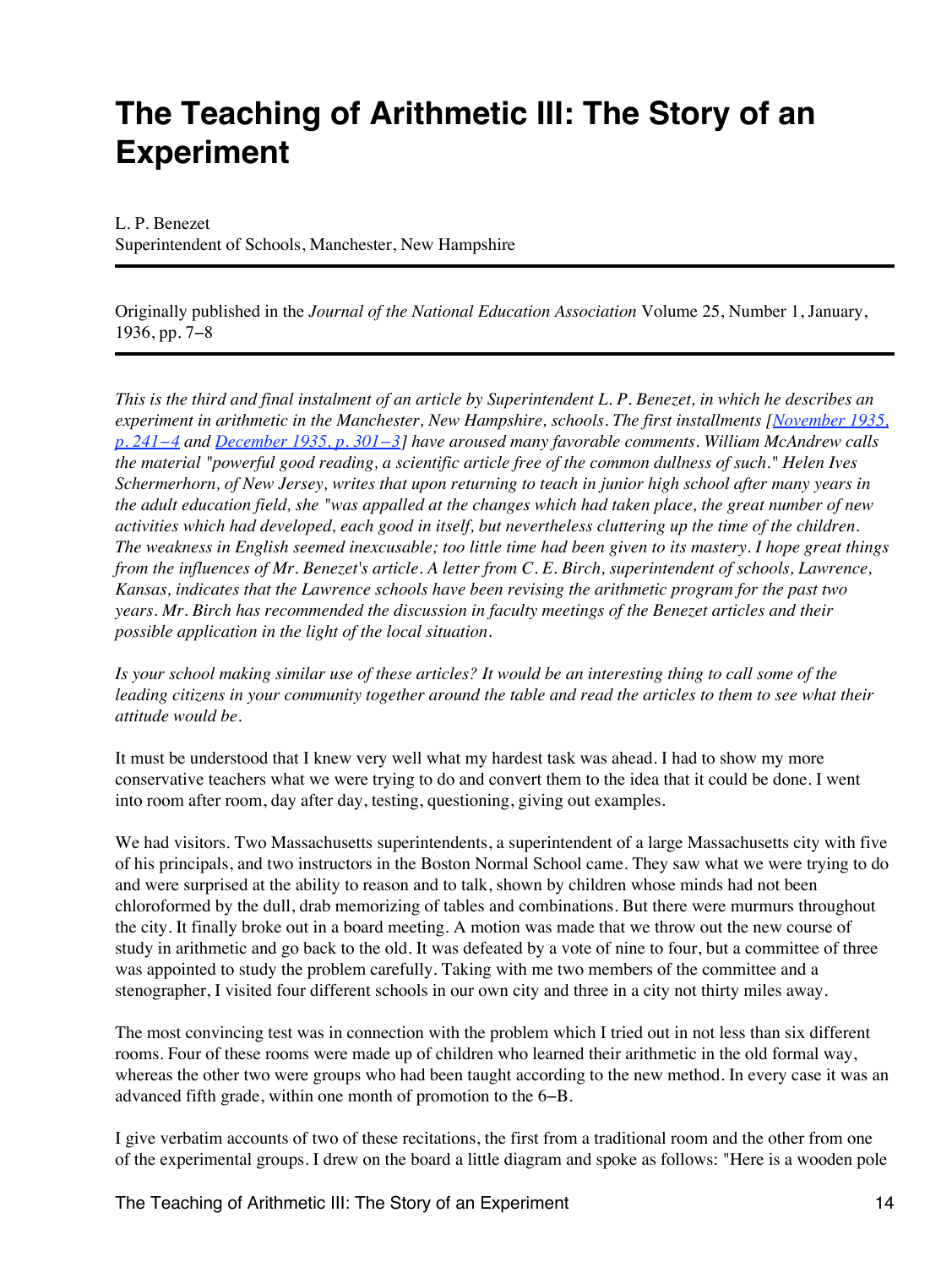that is stuck in the mud at the bottom of a pond. There is some water above the mud and part of the pole sticks up into the air. One−half of the pole is in the mud; 2/3 of the rest is in the water; and one foot is sticking out into the air. Now, how long is the pole?"

First child: "You multiply  $1/2$  by  $2/3$  and then you add one foot to that."

Second child: "Add one foot and 2/3 and 1/2."

Third child: "Add the 2/3 and 1/2 first and then add the one foot."

Fourth: "Add all of them and see how long the pole is."

Next child: "One foot equals 1/3. Two thirds divided into 6 equals 3 times 2 equals 6. Six and 4 equals 10. Ten and 3 equals 13 feet."

You will note that not one child saw the essential point, that  $1/2$  the pole was buried in the mud and the other half of it was above the mud and that 1/3 of this half equaled one foot. Their only thought was to manipulate the numbers, hoping that somehow they would get the right answer. I next asked, "Is there anybody who knows some way to get the length?"

Next child: "One foot equals 3/3. Two−thirds and 1/2 multiplied by 6."

My next question was, "Why do you multiply by 6?"

The child, making a stab in the dark, said, "Divide."

It may be that he detected in my voice some stress on the word "multiply." I then gave them a hint which, had they been able to reason at all, should have shown them how to solve the problem. "How much of the pole is above the mud?" said I. The answer which I had hoped for was, of course, "One−half of it is above the mud."

The first child answered: "One foot and 2/3."

I looked dubious, so the second child said, "One foot and 1/3."

I then said, "I will change my question. How much of the pole is in the mud?"

"Two−thirds," said the first child.

"One−half," said the second.

"One−half," said the third.

"Then how much of the pole is above the mud," said I thinking that now the answer was plainly indicated as one−half.

"Two−thirds," said the next child.

"One foot and 2/3," said the next.

"One−half of the pole is in the mud," said I. "Now, how long is the pole?" and the answers given were "Two feet." One and one−half feet." "One−half foot." "One foot." "One foot." "One foot," and I gave it up.

The Teaching of Arithmetic III: The Story of an Experiment 15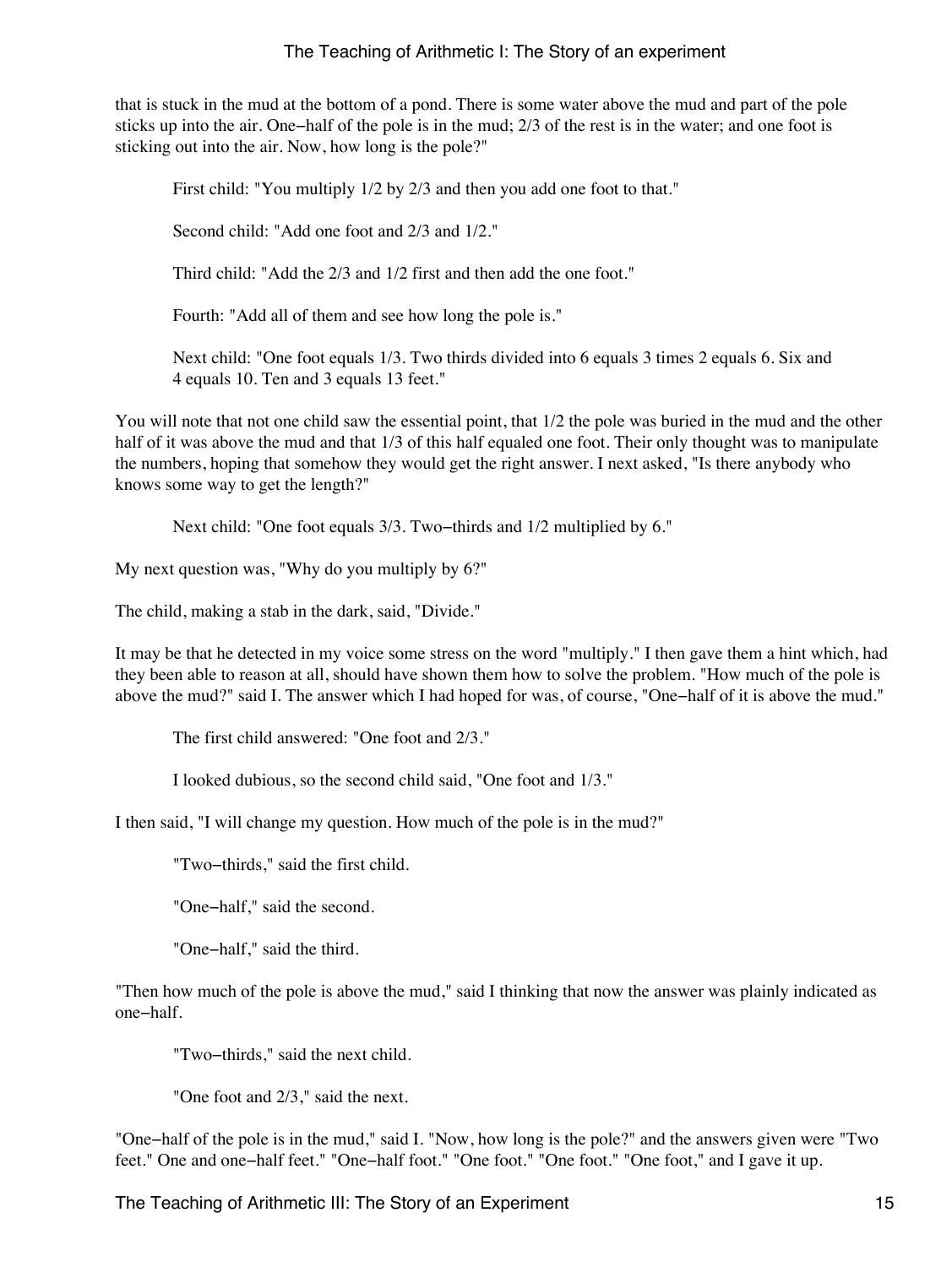I gave the same problem the same week to a fifth grade in our city which had been brought up under our new curriculum, with no formal drill in addition, multiplication, and division of big numbers but with much mental work in reasoning. I drew the diagram again and said, "Here is a pond with a rock bottom and mud and water, with a pole sticking in the mud. One−half of the pole is in the mud; 2/3 of the rest of the pole is in the water; one foot of the pole sticks up in the air above the water. How long is the pole? How would you go to work to do that problem?"

First child: "You would have to find out how many feet there are in the mud."

"And what else?" said I.

Another child: "How many feet in the water and add them together."

"How would you go to work and get that?" said I to another child.

"There are 3 feet in a yard. One yard is in the mud. One yard equals 36 inches. If 2/3 of the rest is in the water and one foot in the air [one foot equals twelve inches] the part in the water is twice the part in the air so that it must be 2 feet or 24 inches. If there are 3 feet above the mud and 3 feet in the mud it means that the pole is 6 feet or 72 inches long. Seventy−two inches equals 2 yards."

It amazed me to see how this child translated all the measurements into inches. As a matter of fact, to her, the problem was so simple and was solved so easily, that she could not believe that she was doing all that was necessary in telling me that the pole was 6 feet long. She had to get it into 72 inches and 2 yards to make it hard enough to justify my asking such a problem.

The next child went on to say, "One−half of the pole is in the mud and 1/2 must be above the mud. If 2/3 is in the water, then 2/3 and one foot equals 3 feet, plus the 3 feet in the mud equals 6 feet."

The problem seemed very simple to these children who had been taught to use their heads instead of their pencils.

The committee reported to the board and the board accepted their report, saying that the superintendent was on the right track. They merely suggested that, to quiet the outcry of some of the parents, the teaching of the tables should be begun a little earlier in the course.

The development of the ability to reason is one of the big results of the new course of study in arithmetic. Not long ago, hearing that a complaint had been made by the mother of a child in a 5−B room, regarding the teaching of arithmetic, I visited the room with the principal and tried to discover just what the youngsters could and could not do. I gave them several problems to test their ability to do mental arithmetic, and was surprised at the accuracy and speed with which they answered me. I then tried them on a problem which involved a little reasoning. I drew a picture of two faucets and of a pail placed beneath them. Stating that either one of the faucets could fill the pail alone in two minutes, I asked how long it would take to fill it if the two were running at the same time. Confidently expecting that the children would tell me four minutes, I was much gratified to receive the answer, one minute, from three−fourths of the class. I next changed the problem by stating that I would replace one of the faucets by a smaller one, which could fill the pail in four minutes. I then asked about how long it would take to fill the pail, if the two faucets ran together. A few told me three minutes, but the great majority guessed between one minute and two, the popular answer being about a minute and a half. I next asked what part of the pail would be filled at the end of one minute, and the children told me, without any difficulty, that it would be three−quarters full. My next question was, "How long exactly would it take, then, to fill the pail?" The first child that I called upon gave me the correct answer, one minute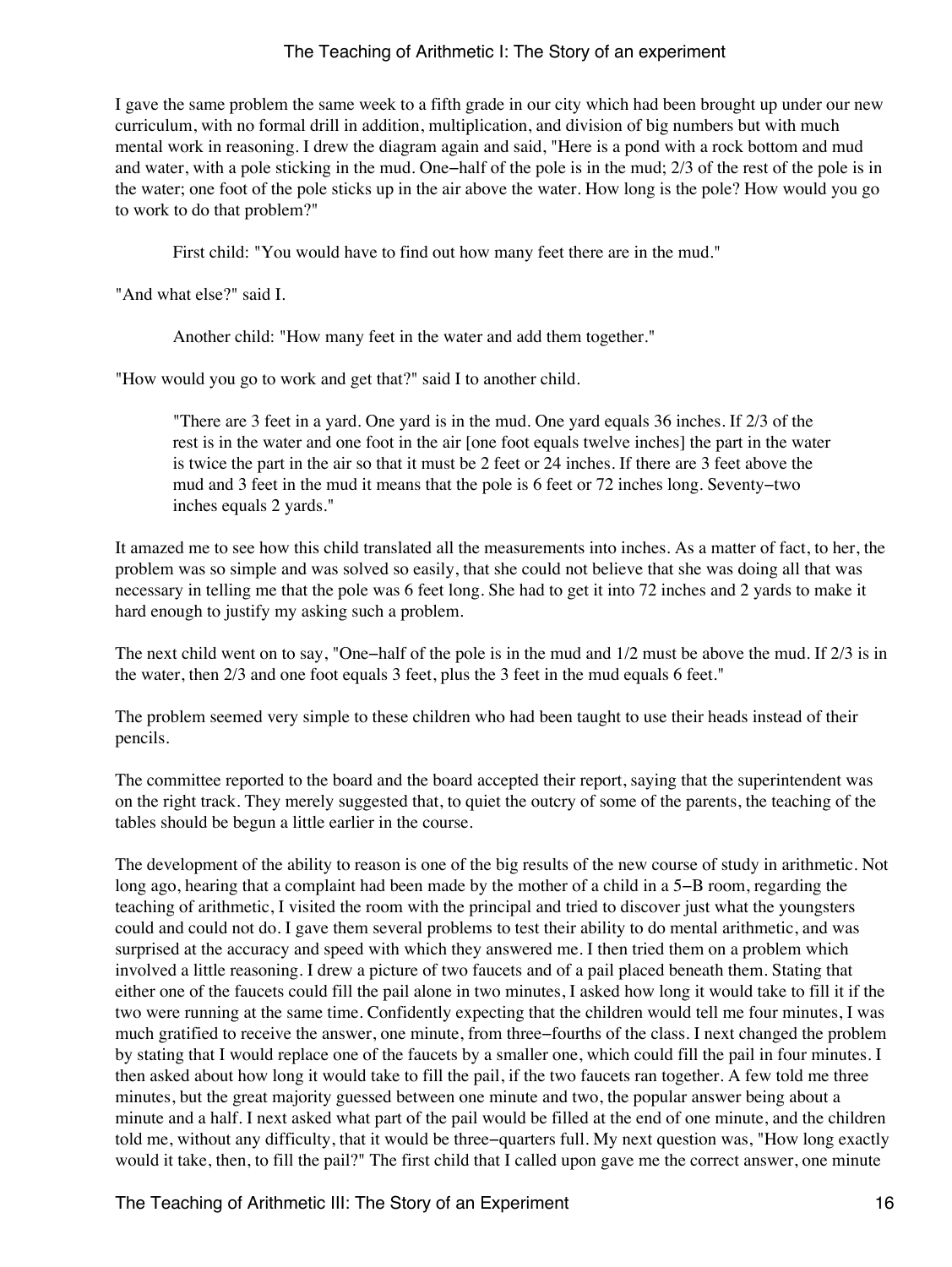and twenty seconds. The principal expressed his astonishment and asked me to try the same problem on the eighth grade. I did so. These children, brought up under the old method of formal arithmetic, did not do nearly as well as did their younger brothers and sisters.

I have recently tried, in several parts of the city, a test involving five simple problems. Here it is:

- 1. Two boys start out together to race from Manchester to West Concord, a distance of 20 miles. One makes 4 miles an hour and the other 5 miles an hour. How long will it be before both have reached West Concord?
- 2. A man can row 4 miles an hour in still water. How long will it take him to row from Hill to Concord [24 miles one way] and back, if the river flows south at the rate of 2 miles an hour?
- 3. The same man again starts rowing from Hill to Concord in the spring when the water is high and the current is twice as swift as it was before. How long will it now take him to make the round trip?
- 4. Remus can eat a whole watermelon in 10 minutes. Rastus in 12. I suggest a race between them, giving each half of a melon. How long will it be before the melon is entirely gone?
- 5. The distance from Boston to Portland by water is 120 miles. Three steamers leave Boston, simultaneously, for Portland. One makes the trip in 10 hours, one in 12, and one in 15. How long will it be before all 3 reach Portland?

It looks easy enough, but I advise you to try it. I will guarantee that high school seniors, preparing for College Entrance Board Examinations in Mathematics, will not average 70 percent. I had some rather ridiculous results. I tried the fourth and fifth examples on a second grade the other day and had an almost perfect score, while a ninth−grade class in arithmetic, which had been taught under the old arithmetical curriculum, made a sorry showing. Out of twenty−nine in the class only six gave me the correct answer to problem five.

We have already seen results of our new course of study. The head of the English Department in our Central High−school [enrolling 2450 pupils] tells me that in the English classes made up of pupils who entered on February 1, 1935, there is a fluency and a readiness with the mother tongue that is surprising. The old−time diffidence is gone. Children are no longer tongue−tied and unable to put a new idea into words.

I am not surprised. I had expected a report like this. You will recall the terrible English used in one of our eighth grade rooms, taken down as it was spoken, which I have quoted in the first article. I went into the same room five years afterwards. The same teacher was in charge, and some of the children in the room were younger brothers and sisters of the previous group, but the methods of teaching had radically changed. With the stenographic report to the previous recitation in my hand, I asked this latter day group the same questions which I had propounded five years before to their older brothers and sisters. I pick out typical answers, and I assure you that I am not giving you the top of a "deaconed" barrel of apples.

"When the numerators of any two fractions remain the same, the fraction with the smaller denominator is the largest."

"The principle that we have proved is that the smaller the denominator gets − no, the larger the denominator gets, the smaller the fraction."

"The larger the denominator is, the smaller the fraction would be if the numerator is the same."